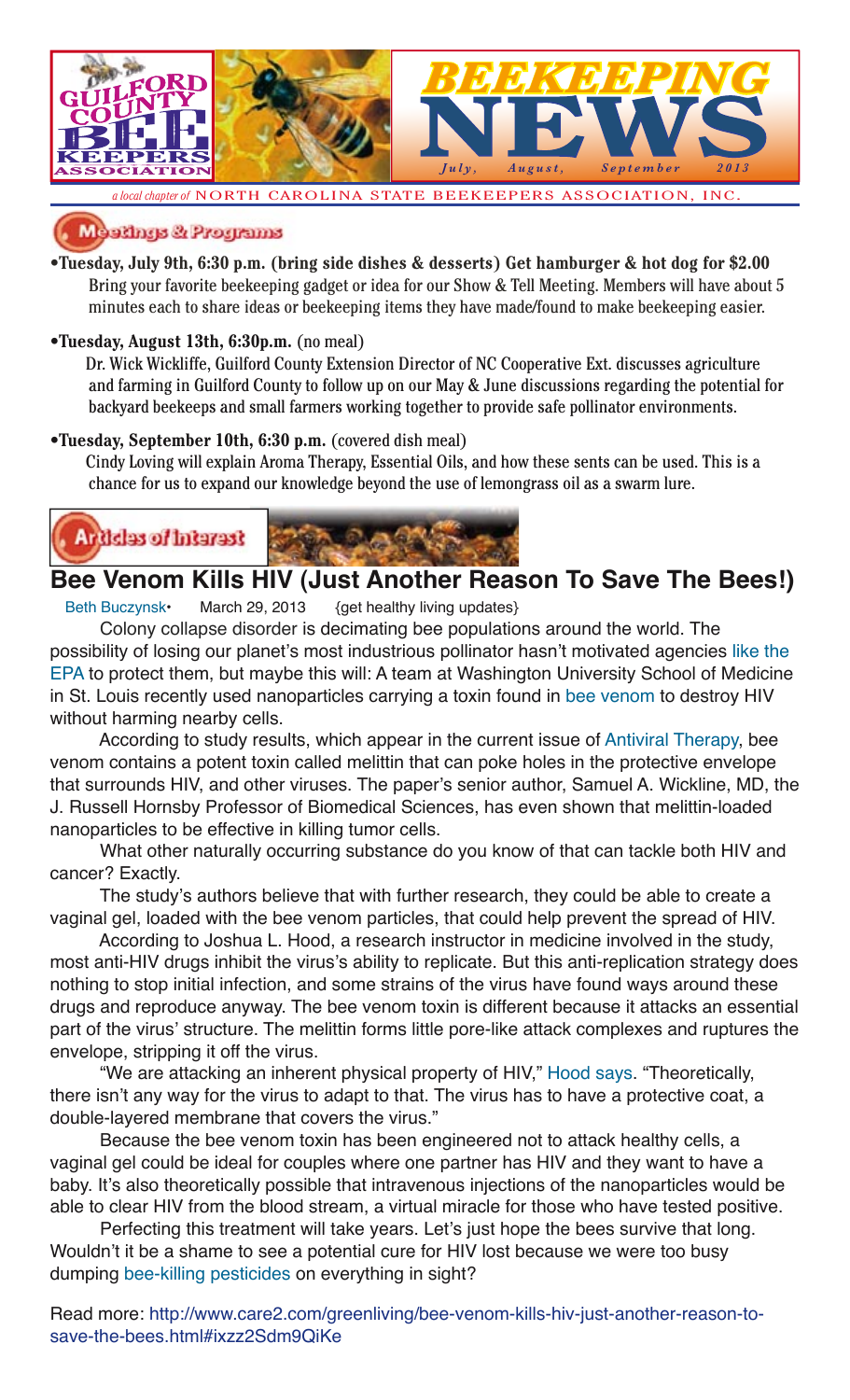

## **NC State researcher says bee colonies are healthier when queens take many mates**

Read more here: http://www.newsobserver.com/2013/06/17/2971194/nc-state-researchersays-bee-colonies.html#storylink copy By Renee Elder — [relder@newsobserver.com](mailto:relder@newsobserver.com) RALEIGH — Queen bees who cavort with multiple mates are not behaving badly. In fact, such procreative preferences actually help honeybee colonies survive by bringing more genetic diversity into the mix, according to a new study by entomology researchers at N.C. State University and other institutions.

"High genetic diversity produces more eggs that resist disease better, and those colonies function more efficiently than less-diverse colonies do," said David Tarpy, NCSU associate professor of entomology and lead author of the research paper published this month in the scientific journal "Naturwissenschaften," based in Germany.

Tarpy said the findings are part of a long-range study into potential causes of colony collapse disorder, a mysterious condition in which a colony's worker bees all disappear. The disorder was first identified in 2006, when some beekeepers reported losses of a third to 90 percent of their hives.

While losses have not been as large recently in North Carolina, the condition still occurs here, said Don Hopkins, who oversees beekeeping operations for the N.C. Department of Agriculture and Consumer Services."The concern among beekeepers is just as strong as it ever has been," Hopkins said.

Numerous factors may adversely affect bee colonies, including pests such as the varroa mite which feeds on bee larvae and pupae. Other potential problems for hives include certain types of bacteria, applications of pesticides or insufficient food supplies. When such problems arrive, a diverse genetic mix could be a valuable asset for a colony.

"Mixing the genes in a given colony helps to hedge their bets, so if some members of the colony aren't doing so well, their half-sisters can take up the slack," Hopkins said. While other research has focused directly on analyzing collapsed colonies, Tarpy and his colleagues looked at the genetic diversity of bees in hives in the spring and again at the end of the summer. "We found that colonies with low levels of genetic diversity were more likely to die by the end of that period," Tarpy said. He said the research findings don't fully explain mysterious colony collapse disorder, but "could be a piece of the puzzle."

By taking samples from 80 honeybee colonies and evaluating their genetic diversity, Tarpy and  $>$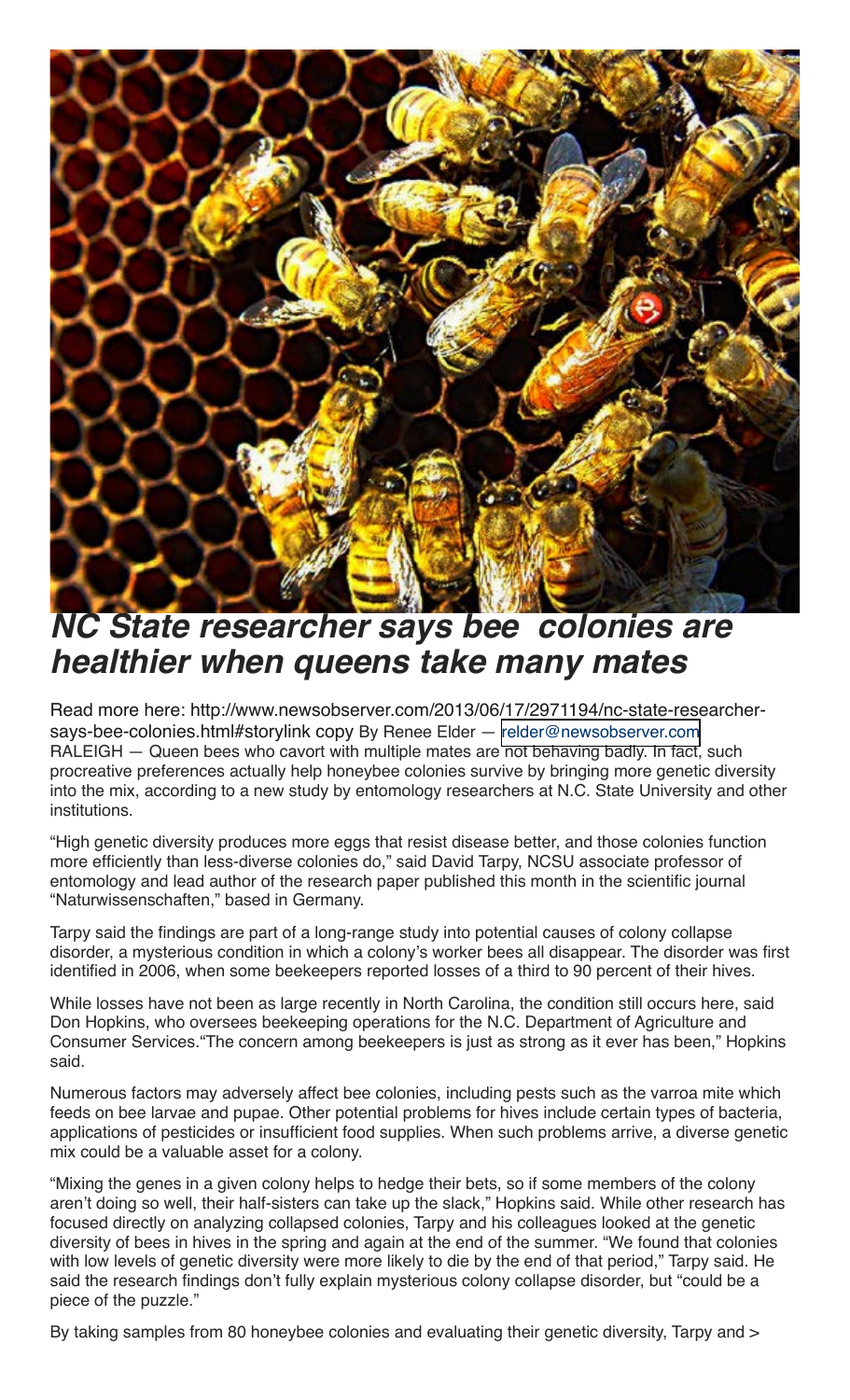his colleagues – Dennis vanEnglesdorp at the University of Maryland and Jeffery S. Pettis at the USDA Bee Research Laboratory in Beltsville, Md. – determined that colonies whose queens had mated seven or more times were nearly three-times more likely to survive to the end of the 10-month honeybee working season than those who mated fewer times.

About half – 48 percent – of those colonies whose queens had seven or more mates survived. Fewer than 20 percent of the less genetically diverse colonies made it to the end of the 10-month period.

A single queen typically lays all the eggs for an individual hive, which can support as many as 80,000 bees, including male drones and infertile female worker bees, Hopkins said. A newly emerged queen, known as a virgin queen, goes out on mating flights within days of becoming an adult bee. "She flies from the hive to sow her wild oats, mating with drones from other colonies," Tarpy said. Each queen makes at least one and sometimes four or five trips from the hive during a period of about a week, staying out for a few hours each time and mating with one or more drones per trip.

The queen flies to areas where male bees gather, and finds suitors strong enough to fly alongside her as they mate in the air. After mating, the drone will die, because the males' sex organs and part of its abdomen are torn away at the conclusion of the act. This leaves the queen ready to receive a new mate – and a new set of genetic material – with each coupling.

Some queens conclude their mating ritual after mating a half-dozen or fewer times, while others mate with 30 or more drones. Then the queen returns to the hive to lay eggs. She never mates again, but continues to lay the fertilized eggs she has stored in her body to produce workers or queen bees. Drones develop from nonfertilized eggs.

Tarpy said the research study was also significant because it examined bees in as natural a setting as possible. The colonies examined are those transported to farms and agricultural settings on a regular schedule to pollinate crops along the East Coast. "These were real-world pollinators, the ones responsible for putting food on our tables," Tarpy said.

Read more here: http://www.newsobserver.com/2013/06/17/2971194/nc-state-researcher-says-beecolonies.html#storylink=cpy

# Bee Deaths From Colony Collapse Disorder On The Rise As Researchers Point To Pesticides

#### The Huffington Post | By [James GerkenP](http://www.huffingtonpost.com/james-gerken)osted: 03/29/2013

Honeybee deaths are on the rise across the world, and researchers are working to find the cause. With as many as [40 or 50 percent of commercial U.S. bee hives](http://www.nytimes.com/2013/03/29/science/earth/soaring-bee-deaths-in-2012-sound-alarm-on-malady.html) lost to [colony collapse disorder](http://www.ars.usda.gov/News/docs.htm?docid=15572), according to the New York Times, scientists are eyeing a relatively new class of pesticides as a likely culprit.

Neonicotinoids, which are chemically similar to nicotine, [have already been shown](http://www.guardian.co.uk/environment/2013/mar/27/pesticide-bees-scent-food-neocotinoid) to interfere with bees' capacity to learn scents, hampering their efforts to collect food.

Colony collapse disorder -- which follows a "sudden loss of a colony's worker bee population," [according to the Environmental Protection Agency](http://www.epa.gov/opp00001/about/intheworks/honeybee.htm) -- may be relatively new. It first surfaced around 2005, the New York Times explains, but has gotten dramatically worse in the past year.

The European Commission has been [pushing for a neonicotinoid pesticide ban in the EU](http://www.huffingtonpost.com/2013/03/28/bayer-pesticide-bees-syngenta_n_2968756.html), but chemical companies have been protesting. Syngenta and Bayer, two of the top producers of the pesticides, recently proposed a plan to expand bee habitats and increase monitoring in an attempt avoid restrictions on their products.

In the U.S., a group of environmentalists and beekeepers recently filed suit against the EPA for approving the pesticides. Neonicotinoids, they wrote in the lawsuit, have been "repeatedly identified as highly toxic to honeybees, clear causes of major bee kills and significant contributors to the devastating ongoing mortality of bees known as colony collapse disorder," [reported Bloomberg.](http://www.bloomberg.com/news/2013-03-22/beekeepers-sue-epa-over-pesticide-approvals.html)

The U.S. Department of Agriculture is expected to issue its own assessment later in the spring, according to the New York Times.

A recent study published by the American Bird Conservancy found that the pesticides may also negatively impact birds and water-borne insects. [Mother Jones notes](http://www.motherjones.com/tom-philpott/2013/03/not-just-bees-bayers-pesticide-may-harm-birds-too) the report hasn't been peerreviewed, but was authored by a retired senior research scientist formerly with Canada's environment ministry.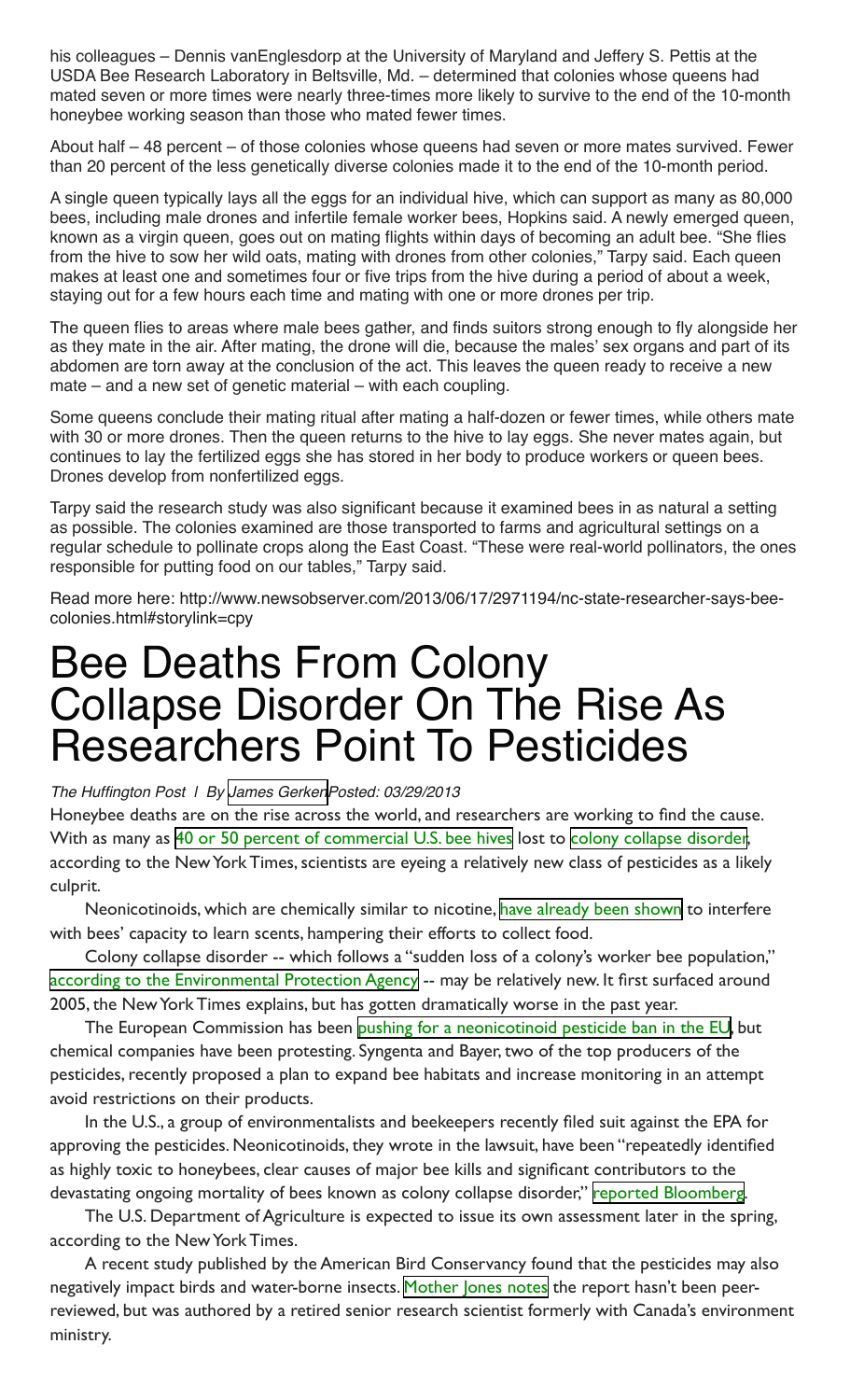## Pesticide Lobby Spends Millions To Defend Chemicals Tied To Bee Deaths



Posted: 03/29/2013 4:24 pm EDT | Updated: 03/29/2013 6:48 pm EDT

WASHINGTON -- The chemical pesticide lobby is waging a multi-million dollar battle to prevent regulation of chemicals [linked](http://www.huffingtonpost.com/2013/03/29/bee-deaths-colony-collapse_n_2979959.html) to the dramatic escalation in the deaths of pollinating bees over the past year.

CropLife America, the trade association that represents more than 90 of the world's biggest agro-chemical manufacturers, spent nearly \$2.5 million last year [lobbying against bills](http://www.opensecrets.org/lobby/clientbills.php?id=D000025187&year=2012) that sought to increase oversight of chemical manufacturing and transfer, strengthen drinking water standards and fund research into the effects of pesticides on humans.

The lobbying expenses are part of an ongoing [lobbying blitz launched in 2010 by the pesticide](http://www.nytimes.com/gwire/2011/02/24/24greenwire-pesticide-industry-ramps-up-lobbying-in-bid-to-42970.html?pagewanted=all)  [industry](http://www.nytimes.com/gwire/2011/02/24/24greenwire-pesticide-industry-ramps-up-lobbying-in-bid-to-42970.html?pagewanted=all) to fight any efforts by the Obama administration to regulate pesticides. Since 2008, Croplife America has poured \$11.2 million into lobbyists, and another \$643,000 into a PAC that backs congressional candidates sympathetic to the chemicals industry.

One class of pesticides that has international scientists and beekeepers increasingly worried are called neonicotinoids -- a chemical cousin of nicotine. Neonicotinoids are genetically embedded into seeds before they are planted, and last much longer than traditional spray pesticides. Last week a group of beekeepers and environmental groups filed a [lawsuit](http://www.nytimes.com/2013/03/29/science/earth/soaring-bee-deaths-in-2012-sound-alarm-on-malady.html?pagewanted=2&_r=0) against the Environmental Protection Agency over its approval of certain neonics, as they are known.

CropLife argues that neonics are safe, and CropLife America president Jay Vroom told The New York Times this week that science "supports the notion that the products are safe and are not contributing in any measurable way to pollinator health concerns." In 2011, Vroom earned [\\$826,146](http://990s.foundationcenter.org/990_pdf_archive/530/530190293/530190293_201112_990O.pdf) in salary and benefits from Croplife and its related entities.

The current chairman of Croplife America is John Croshniak, a pesticide specialist at the chemical giant DuPont. The former chairman, who stepped down in 2011, is Bill Bucknell, a senior executive in the pesticides division of Bayer, another one of the world's largest chemical manufacturers.

# *EPA tour reveals 7 in 10 beehives dead*

### April 19, 2013

The plague killing off American honey bees, a growing concern in Congress, has now been witnessed by administration environmental officials who are also looking into beekeeper complaints that too many pesticides are being approved and that illegal use of the insecticides is going unpunished.

Industry officials said that an assistant Environmental Protection Agency administrator last month toured a California bee farm and saw the devastation. Owner Jeff Anderson said that of the 3,150 hives he had last spring, just 992 have survived.

He and other industry officials added that the death rate of honey bees critical for fruit, nut and vegetable pollination, has reached such a crisis that many professional beekeepers can't afford to replace their colonies and are getting out of the business.

"Beekeepers will just not be able to recover from these losses," added Bret Adee, president of the National Pollinator Defense Fund. He told the industry trade [Bee Culture](http://www.beeculture.com/) that the lack of bees will result in smaller crops and "I expect that next year may be worse."

The industry has been on a crusade to get the EPA's help in halting the approval of bee-killing pesticides. They also want those who use pesticides illegally to be punished. The EPA has been focusing more recently on the issue, even limiting the use of one pesticide.

On Monday, Earth Day, groups dedicated to the bee are launching a campaign called [BEE Protective](http://www.beyondpesticides.org/pollinators/index.php?pid=437) to push for changes to pesticide rules in Washington.

Many in the honey industry believe that the mysterious Colony Collapse Disorder is in part the result of new and stronger pesticides that remain potent for years, meaning that they are in the pollen bees collect over time. [Bee Culture](http://www.beeculture.com/) reported that a Pennsylvania State University study of 800 hives found six different kind of pesticides inside. The study called it a "remarkably high level for toxicants in the food of brood and adults" in the hive.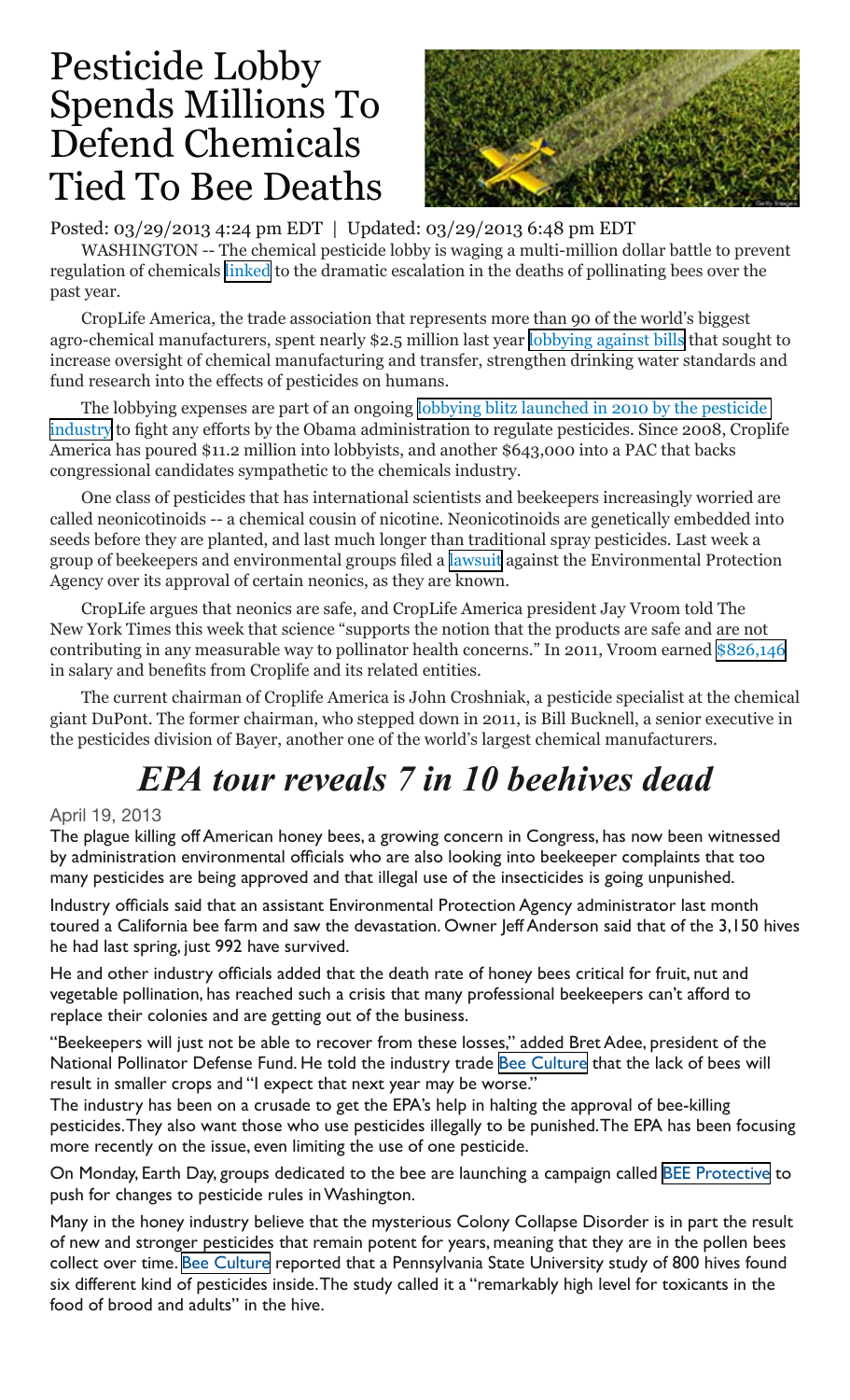# **Wash. state pressed to save honey bees by restricting pesticides** by Tom Banse

This is the time of year when local farmers count on bees and other insects to pollinate orchards and vegetable and berry fields. The change in the seasons is not the only thing creating a buzz in the world of beekeeping.



This week, the European Commission put a moratorium on the use of three popular pesticides judged to pose high risk to bees.

Beekeepers have started to push Washington State's Department of Agriculture to go in that direction, too. And that could have an effect on what's available at your local garden center.

### **When they die off, you feel that you've failed'**

For about seven years, many Western beekeepers have been plagued by unexplained die-offs in their hives. It happened recently to Mark Emrich.

Honey bees can forage up to 5 or 6 miles from their hive.

"Well, I was doing great until about five weeks ago. Then I came down and opened up the hives, and I had five dead boxes of bees. That was a huge hit," said Emrich, who lost onethird of his production.

Emrich sports a bushy beard and a ball cap with the logo of the Washington State Beekeepers Association. He's the group's president. Emrich shows no fear of being stung as he gently lifts a lid to check on his remaining bees. They shelter inside hives on his small farm near Olympia.

"It is very hard to deal with bee losses," he said. "They are kind of like your little livestock and you try to really manage them and take care of them the best you can. When they die off, you feel that you've failed."

### **No plan to impact big agriculture**

Even before the die-off in his hives, Emrich was writing letters to government officials. He wants some potentially-risky and widely-used pesticides pulled from store shelves.

But here's a twist. The Washington beekeepers propose to leave big agriculture alone. Rather, they're targeting home and garden use of common bug killers, rose and flower treatments, and grub controls.

"We have people who are using it who don't understand all the implications and the labeling is inadequate as far as what it actually will kill. So basically, the idea is at least we'll get it out of the hands of the general public," Emrich said.

### **The neonicotinoid pesticide imidacloprid is the active ingredient in many retail insecticides. Not harmful, say pesticide makers**

The insecticides in question belong to a class called neonicotinoids. "Neonics," for short, appear in more than a hundred different garden products sold under brand names such as Bayer, Ortho and Scotts.

A range of studies have shown significant adverse affects on bees exposed to high doses in the lab, but separate studies using more realistic field conditions show minimal harm or are inconclusive.

**Pesticide makers argue banning neonics would not save a single hive.**"If we use these products according to the label, then we don't see an effect on pollinators—or honey bees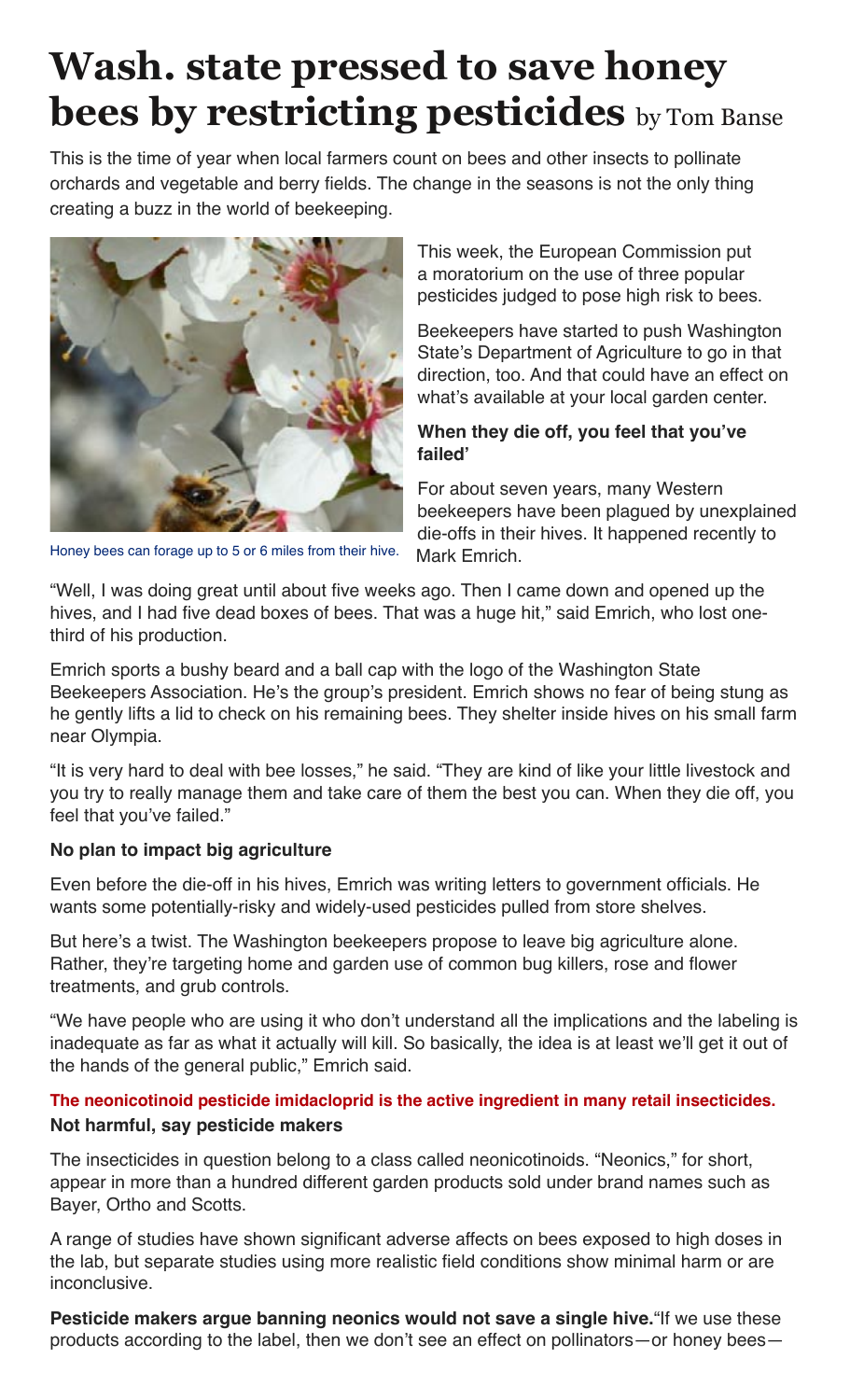that are contiguous to these fields where we're using these products," said Barb Glenn who oversees science and regulatory affairs for an industry association called CropLife America.

Glenn says it's in her industry's best interest to safeguard bees because agriculture needs pollinators to thrive. In her view, many factors conspire against bee survival. Glenn ticks off a list.

"Diseases. Parasites. It includes the availability of habitat and also cultural practices and nutrition. Pesticide use is also a part of that continuum," she said.

**'There's not a consensus'** For what it's worth, her list looks almost the same as what I get from independent researchers at Oregon and Washington State Universities.

WSU entomologist Steve Sheppard says a lot of new research is focusing on the pesticide angle."There's not a consensus, I think, in the scientific community that the levels that are found in agricultural crops for example have been directly linked to colony losses," he

said. "But some countries, in Europe for example, have taken a more prudent approach to not use those pesticides until they feel all of the data are in."

That's also the gist of the petition for rulemaking before the Washington State Department of Agriculture. The agency's initial response was to ask all affected parties to send in their best science. The state plans to announce in early June whether it sees enough evidence to draft tighter rules for home and garden bug killers.

*May 8, 2013* ABJ EXTRA



# **Winter Loss Survey 2012 - 2013:
Preliminary Results**

*by Dennis vanEngelsdorp1\*, Nathalie Steinhauer1, Karen Rennich1, Jeffery Pettis2, Eugene J. Lengerich3, David Tarpy4, Keith S. Delaplane5, Angela M. Spleen3, James T. Wilkes6, Robyn Rose7, Kathleen Lee8, Michael Wilson9 , John Skinner9 , and Dewey M. Caron10 for the Bee Informed Partnership.*

The Bee Informed Partnership ([http://beeinformed.org\)](http://americanbeejournal.us1.list-manage.com/track/click?u=5fd2b1aa990e63193af2a573d&id=2a9fe8d74c&e=15fb405077), in collaboration with the Apiary Inspectors of America (AIA) and the United States Department of Agriculture (USDA), is releasing preliminary results for the seventh annual national survey of honey bee colony losses. For the 2012/2013 winter season, a total of 6,287 U.S. beekeepers provided validated responses. Collectively, responding beekeepers managed 599,610 colonies in October 2012, representing about 22.9%1 of the country's estimated 2.62 million colonies.

Preliminary survey results indicate that 31.1% of managed honey bee colonies in the United States were lost during the 2012/2013 winter. This represents an increase in loss of 9.2 points or 42% over the previous 2011/ 2012 winter's total losses that were estimated at 21.9% (Figure 1). This level of loss is on par with the 6 year average total loss of 30.5%2.

On average, U.S. beekeepers lost 45.1% of the colonies in their operation during the winter of 2012/2013. This is a 19.8 point or 78.2% increase in the average operational loss compared to the previous winter (2011/ 2012), which was estimated at 25.3%. The difference between average loss and total loss is explained by the respondent pool: while a majority of the respondents (95%) were backyard beekeepers, they managed a small fraction of the colonies represented in the survey (6%). For this reason total loss (which is more heavily influenced by commercial beekeeper losses) is more representative of national losses.

Survey participants indicated that they considered a loss rate of 15% as "acceptable," but 70% of them suffered losses greater than this.

1 Based on NASS 2012 figures

2 Previous survey results found a total colony loss in the winters of 21.9% in the winter of 2011/2012, 30% in 2010/2011, 34% in 2009/2010, 29% in 2008/2009, 36% in 2007/2008, and 32% in 2006/2007 (see figure below) The Bee Informed Partnership is funded by the National Institute of Food and Agriculture, USDA.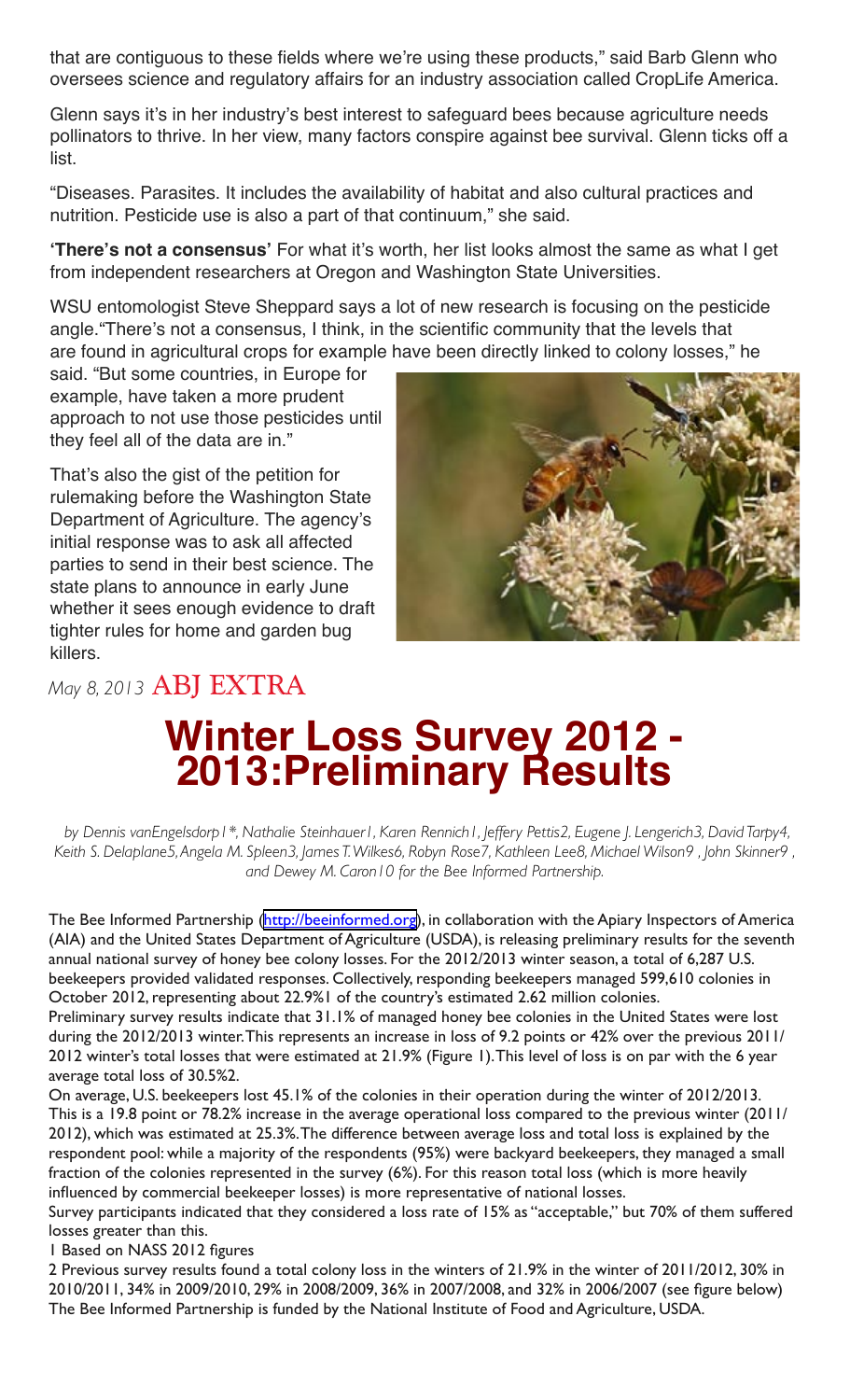Our news letter is too short to keep up. There are sooo many good articles out there now. Here are a few more that you may want to check on your computer. Search by title or arthor.

Bee protection: US in spotlight as EU bans pesticides European commission vote highlights threat to the world's food supply from the decline of bees and other pollinators

## **How a new class of pesticides transformed the agrochemical landscape for bees**

Natural News.com Real News Powered by the People, Naturally. **Scientists call for global ban on bee-killing pesticides**

Honey may hold the sticky solution to bee  $\operatorname{colony} \operatorname{collapse}_{\text{By Geoffrey Mohan}}$ 

*Honey could be a potent medicine as well as a tasty treat* by Rosemary Stanton

Sunday, 23 June 2013 Article written by Scott Helman

How a Harvard scientist, a sixth-generation bee whisperer, and a retired entrepreneur joined forces to rescue an embattled insect and save the American food supply.

## **Center for Food Safety Applauds Passage of Pollinator Protection Amendment in Farm Bil**l

June 20th, 2013

The Center for Food Safety applauds the passage of a pollinator protection amendment yesterday that was offered by Congressman Alcee Hastings (D-FL) to the Farm Bill currently being considered by the U.S. House of Representatives, a fitting and positive development during National Pollinator Week. *(I think that means we should say our prayers)*

**Our web site, www.guilfordbeekeepers.org is your source for local beekeeping information, questions, and answers. Sign up for our forum board and join the conversation!**

Robert Jacobs, President James Brown, Vice President Levern Allen, Secretary Ruth Edwards, Treasurer *Directors* Don Berckman, Jack Fleming, Sam Coble *Newsletter Editor,* Norman Faircloth



A LOCAL CHAPTER OF THE NORTH CAROLINA STATE BEEKEEPERS Norman Faircloth, editor (nfaircloth@northstate.net)